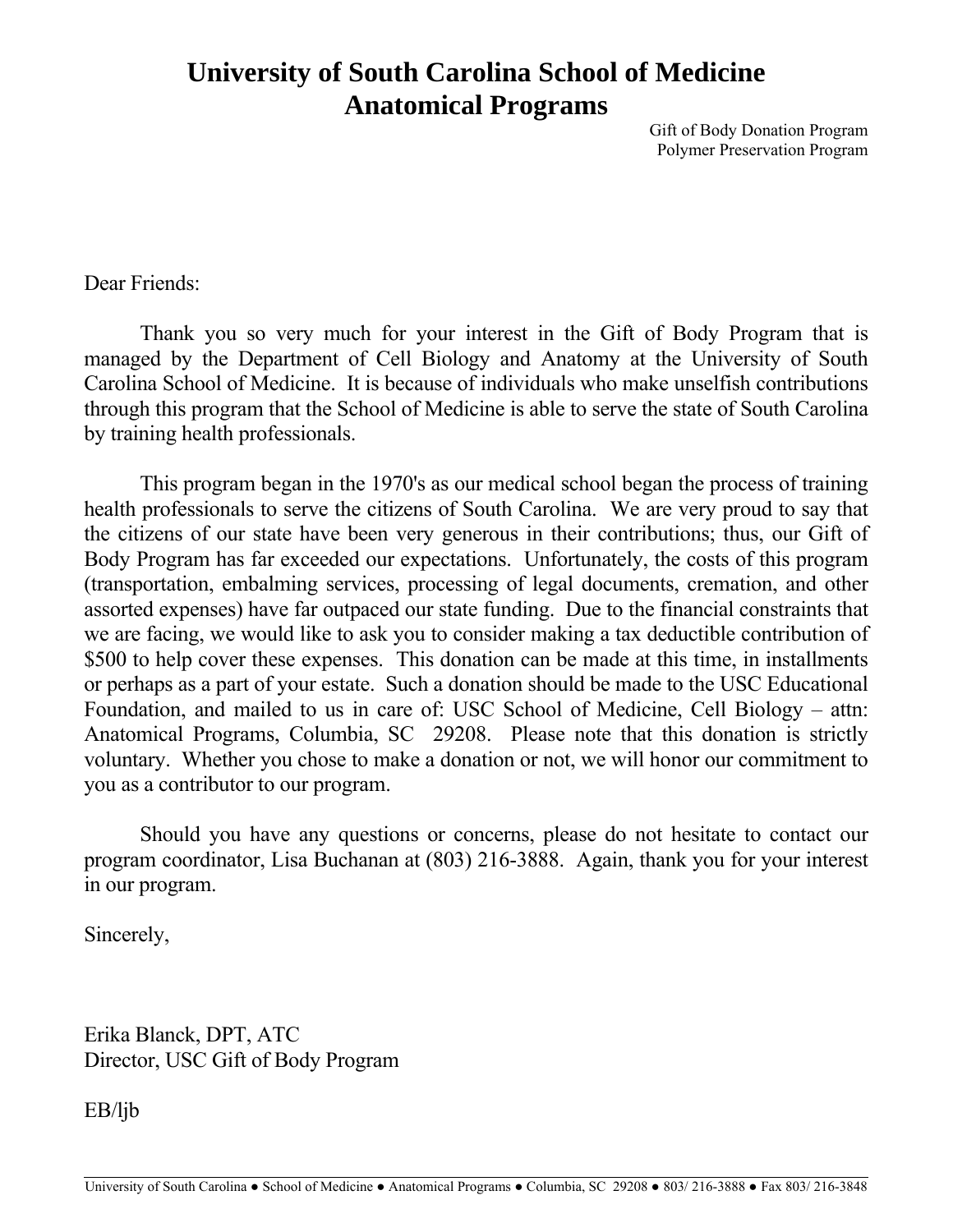#### **Instructions Pertinent to the "GIFT OF BODY DONATION" Forms**

1. The Gift of Body Donation Form Set has four form pages. You may have received either 2 double-sided forms OR 4 single-sided forms. You should see the page #'s at the bottom right of each page. The form pages are numbered 2, 3, 4 and 5. Please note that page 5 is for the optional, Permanent Program. If family is wanting to have ashes returned, DO NOT COMPLETE PAGE 5. Once completed, the form pages should be returned to: **USC School of Medicine, Cell Biology – Gift of Body Program, Columbia, SC 29208** (No street address needed) All questions should be completed. If an answer is unknown, every effort should be made to find out from any sources that are available to the donor. However, if the answer still cannot be determined, be sure to answer the question as "UNKNOWN". Any blank spaces on the form may cause a delay in the processing of the application.

2. Once the completed forms are received in the Gift of Body (GOB) Program office, the process of being registered takes 5-10 business days. You will be mailed a confirmation letter along with a copy of your forms and a wallet-sized donor card. We advise that a copy of this bequest should be given to a responsible relative, physician, clergyman, or other person, so that he/she may notify the School of Medicine at the time of the donor's death. *It is the responsibility of the donor* to notify the School of Medicine of any changes pertinent to the maintenance of this agreement (i.e. address, phone, next of kin changes, etc.).

3. If this "Gift of Body" donation contradicts previous instructions in the donor's "Last Will and Testament", a codicil (change or addition) to the will should be considered. If the "Gift of Body" donation is not in conflict with the donor's will, a codicil may not be necessary but may be added if the donor wishes. You should contact your attorney to discuss this matter.

4. Please note that the term "Next-of-Kin" as used on these forms is to be determined by the donor. The "next-ofkin" should be the person or persons who are the closest legal next-of-kin (marital or biological) for the donor. However, if there are no living marital or biological next-of-kin, the donor may proclaim an Executor, Power-of-Attorney holder (POA), or Personal Representative as "Next-of-kin" for the GOB program purposes. This "Next-of-Kin" is the person who program personnel will be contacting following the death of the donor with information that will be needed regarding death certificate, obituary notices, yearly memorial service, etc... We ask that the donor confirm with their designated "Next-of-Kin" that this person is willing to act in this role for the GOB Program purposes. This person will be expected to act as spokesperson for the family and to share information to the family, as provided by the program, as needed. You may also name a secondary, or back-up contact, if you wish.

 5. We suggest that the donor read completely through the Gift of Body Donor Information Packet prior to completing any of the forms. The majority of any questions you may have will be addressed within. If you should have any questions that are NOT answered in these materials, please feel free to contact the program office at (803) 216-3888. The program Coordinator will be happy to address any concerns.

6. Please note that if the forms are being filled out by someone other than the donor, the DONOR must sign and or initial where donor signature is indicated. Forms must be filed with the donors' original signature! Copied form pages are accepted for filing, however the signature must be an original and NOT copied! Likewise, forms faxed back to the program will not be accepted for filing.

#### 7. **Form page numbers 2, 3, and 4 must be completed and returned to the program office** in order for the filing to be considered as a completed registration. Page 5 should be completed **only** if the donor wishes to be donated permanently to the University of South Carolina. *Please note that a permanent donation will NOT have the option of having ashes returned to the family. If the donor decides to file as a permanent donation to the University of South Carolina, he/she MUST initial beside each of the four statements on the "Permanent Anatomical Donation Release Form" (page 5) as well as sign on that page*. The witnesses for this form should include the closest legal next-of-kin to the donor **AND** either the Executor, Power-of-Attorney holder, or Personal Representative for the donor. Witnesses can be the same for both pages 4 and 5. If the family wishes the ashes returned at the end of the study period, DO NOT complete page 5!

## 8. **Please retain this Information Packet for your files, along with your returned form copies.**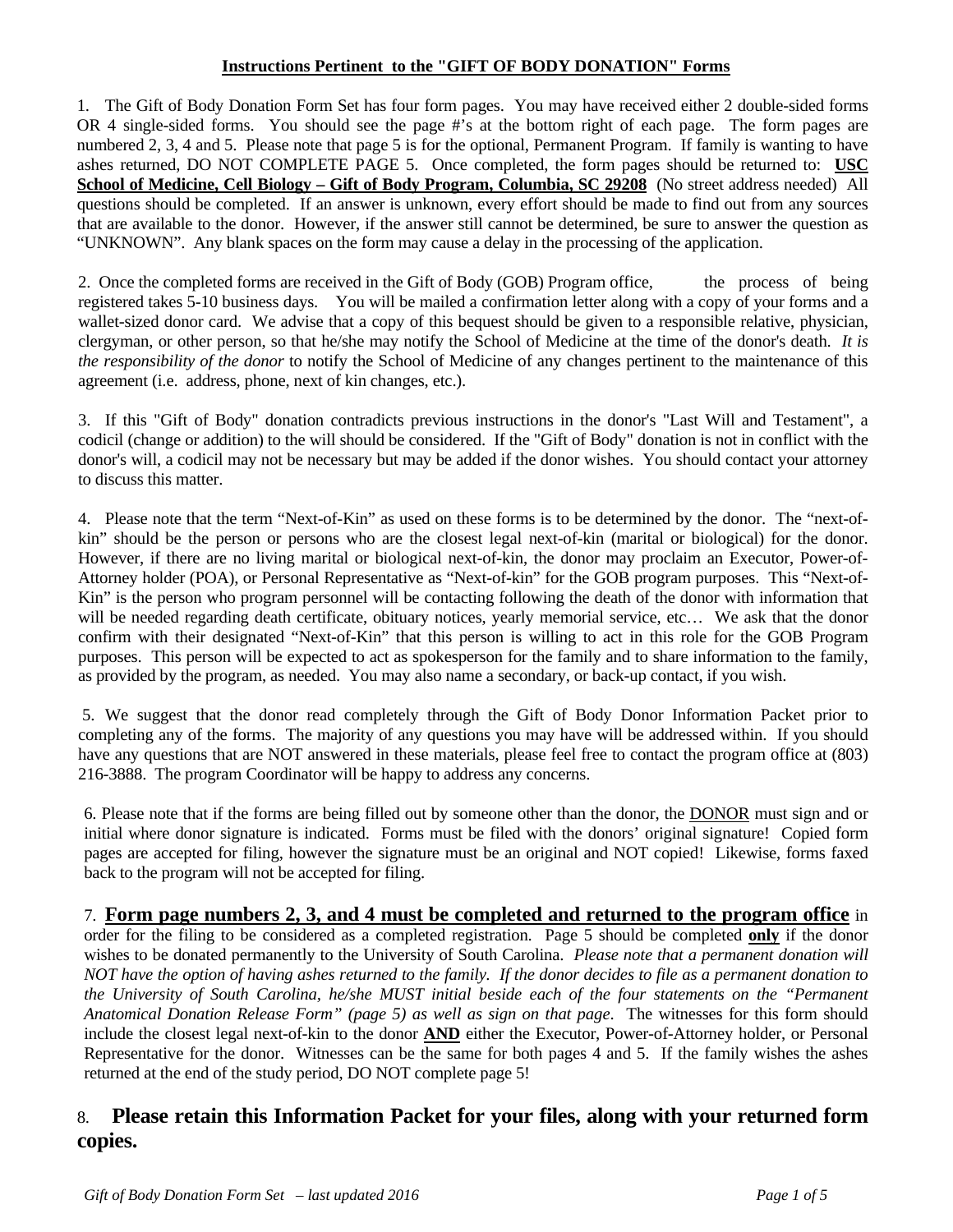| <b>NAME</b> | <b>RELATION</b>                                   | <b>PHONE#</b> | <b>COMPLETE MAILING ADDRESS</b>                                                                        |
|-------------|---------------------------------------------------|---------------|--------------------------------------------------------------------------------------------------------|
|             |                                                   |               |                                                                                                        |
|             |                                                   |               |                                                                                                        |
|             |                                                   |               |                                                                                                        |
|             |                                                   |               |                                                                                                        |
|             |                                                   |               |                                                                                                        |
|             |                                                   |               |                                                                                                        |
|             |                                                   |               |                                                                                                        |
|             |                                                   |               |                                                                                                        |
|             |                                                   |               |                                                                                                        |
| I.          |                                                   |               | [donor name] agree to each of the following                                                            |
| statements: | [Initial each statement indicating agreement].    |               |                                                                                                        |
|             |                                                   |               |                                                                                                        |
| X           |                                                   |               | I understand and agree to the conditions for donation of my body to the University of South            |
|             | Form Set as provided by the Gift of Body Program. |               | Carolina School of Medicine upon the event of my death, as laid out in the Gift of Body Donation       |
|             |                                                   |               |                                                                                                        |
| X           |                                                   |               | I understand and agree that initial acceptance of my donation intent does not guarantee final          |
|             |                                                   |               | acceptance into the program and that my donation intent will be subject to confirmation/refusal by     |
|             | refusal of donation).                             |               | Gift of Body Program personnel at the time of my death (see FAQ sheet for reasons for possible         |
|             |                                                   |               |                                                                                                        |
| X           |                                                   |               | I understand that it is my responsibility to contact the program with any information to be updated    |
|             | current.                                          |               | (change of address, next-of-kin designation, marital status, etc) for my donation intent to remain     |
|             |                                                   |               |                                                                                                        |
| X           |                                                   |               | I understand that I may change my mind at any time and cancel my donation intent by means of           |
|             |                                                   |               | signed letter written to the program. The program will mail confirmation of any cancellation to the    |
|             | donor at the last address noted.                  |               |                                                                                                        |
| X           |                                                   |               | I understand that I <i>may choose</i> to donate my body permanently to the University. To do so I must |
|             |                                                   |               | complete page 5 of this form set. I also understand that my cremated remains will not be available     |
|             |                                                   |               | for return to the family should I choose this option for Permanent Donation.                           |
|             |                                                   |               |                                                                                                        |
| Date        |                                                   |               | <b>Donor Signature Required</b> (POA accepted with documentation)                                      |

Donor will receive a copy of these documents returned with donor confirmation letter. Please keep all donor program documentation with your important personal papers!! You may wish to give a copy of these documents to your family, Doctor or Hospice worker to place in your file as needed.

 $\overline{a}$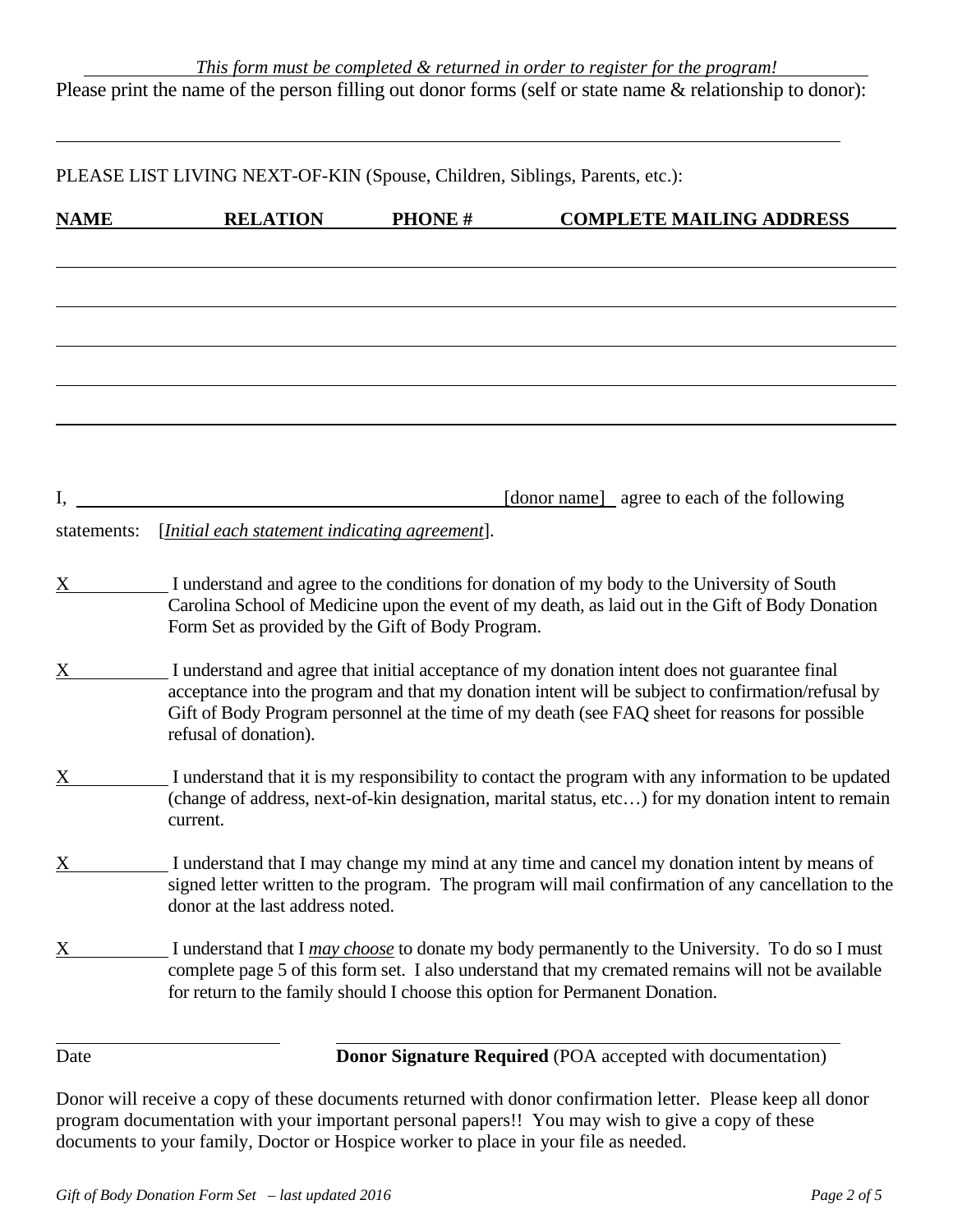| This form must be completed & returned in order to register for the program! |
|------------------------------------------------------------------------------|
|------------------------------------------------------------------------------|

| This information is used to complete the Death Certificate. Please be as thorough as possible. If the answer is<br>unknown, then write "Unknown" in the space. Nothing should be left blank. Do not use initials, use full legal names.<br>Females should state BIRTH middle name, not maiden. If donor has A.K.A. name, please state as well. PLEASE<br>PRINT OR TYPE FORMS |                                                                                              |                                                                                                                                                                                                                                                                                                                    |  |  |  |
|------------------------------------------------------------------------------------------------------------------------------------------------------------------------------------------------------------------------------------------------------------------------------------------------------------------------------------------------------------------------------|----------------------------------------------------------------------------------------------|--------------------------------------------------------------------------------------------------------------------------------------------------------------------------------------------------------------------------------------------------------------------------------------------------------------------|--|--|--|
|                                                                                                                                                                                                                                                                                                                                                                              |                                                                                              |                                                                                                                                                                                                                                                                                                                    |  |  |  |
|                                                                                                                                                                                                                                                                                                                                                                              |                                                                                              |                                                                                                                                                                                                                                                                                                                    |  |  |  |
|                                                                                                                                                                                                                                                                                                                                                                              |                                                                                              | DATE OF BIRTH CITY/STATE/COUNTRY OF BIRTH                                                                                                                                                                                                                                                                          |  |  |  |
|                                                                                                                                                                                                                                                                                                                                                                              |                                                                                              | LEGAL ADDRESS – (Street Address (Do NOT use PO Box), Apt # as needed, City, State & Zip Code)                                                                                                                                                                                                                      |  |  |  |
|                                                                                                                                                                                                                                                                                                                                                                              |                                                                                              |                                                                                                                                                                                                                                                                                                                    |  |  |  |
|                                                                                                                                                                                                                                                                                                                                                                              |                                                                                              |                                                                                                                                                                                                                                                                                                                    |  |  |  |
| SURVIVING SPOUSE FULL NAME (Give middle name AND maiden name for Wife):                                                                                                                                                                                                                                                                                                      |                                                                                              |                                                                                                                                                                                                                                                                                                                    |  |  |  |
|                                                                                                                                                                                                                                                                                                                                                                              |                                                                                              | FATHER (FIRST, MIDDLE, LAST) MEDICINE AND THE RESERVE AND THE RESERVE AND THE RESERVE AND THE RESERVE AND THE RESERVE AND THE RESERVE AND THE RESERVE AND THE RESERVE AND THE RESERVE AND THE RESERVE AND THE RESERVE AND THE                                                                                      |  |  |  |
|                                                                                                                                                                                                                                                                                                                                                                              |                                                                                              |                                                                                                                                                                                                                                                                                                                    |  |  |  |
|                                                                                                                                                                                                                                                                                                                                                                              |                                                                                              |                                                                                                                                                                                                                                                                                                                    |  |  |  |
|                                                                                                                                                                                                                                                                                                                                                                              |                                                                                              |                                                                                                                                                                                                                                                                                                                    |  |  |  |
|                                                                                                                                                                                                                                                                                                                                                                              |                                                                                              | Name of Executor or Power Of Attorney (Note which) – Include Address & Phone #                                                                                                                                                                                                                                     |  |  |  |
| $\Box$ Bachelor's degree (e.g., BA, AB, BS)<br>□ Doctorate (e.g., PhD, EdD) or Professional degree (e.g., MD, DDS, DVM, LLB, JD)                                                                                                                                                                                                                                             |                                                                                              | EDUCATION (Highest level completed – Select one): $\Box 8^{th}$ grade or less $\Box 9^{th} - 12^{th}$ grade, no diploma<br>$\Box$ High school graduate or GED completed $\Box$ Some college credit, but no degree $\Box$ Associate degree (e.g., AA, AS)<br>□ Master's degree (e.g., MA, MS, MEng., Med, MSW, MBA) |  |  |  |
|                                                                                                                                                                                                                                                                                                                                                                              |                                                                                              | DONOR OF HISPANIC ORIGIN? (Select One) □ NOT Spanish/Hispanic/Latino/Latina □ Puerto Rican<br>$\Box$ Cuban<br>$\Box$ Mexican, Mexican American, Chicano/Chicana $\Box$ Other (Specify)                                                                                                                             |  |  |  |
| □Black or African American<br>$\Box$ White<br>$\Box$ KOREAN                                                                                                                                                                                                                                                                                                                  | $\Box$ Asian Indian<br>$\Box$ Vietnamese $\Box$ Native Hawaiian $\Box$ Guamanian or Chamorro | DONOR'S RACE (Check one or more races to indicate what the donor considers himself/herself to be):<br>□ Chinese<br>$\Box$ Filipino<br>$\Box$ Japanese<br>$\Box$ Samoan                                                                                                                                             |  |  |  |
|                                                                                                                                                                                                                                                                                                                                                                              |                                                                                              | USUAL OCCUPATION DURING CAREER (Do NOT use Retired) _____________________________                                                                                                                                                                                                                                  |  |  |  |
| TYPE OF BUSINESS/INDUSTRY (Be Specific)                                                                                                                                                                                                                                                                                                                                      |                                                                                              |                                                                                                                                                                                                                                                                                                                    |  |  |  |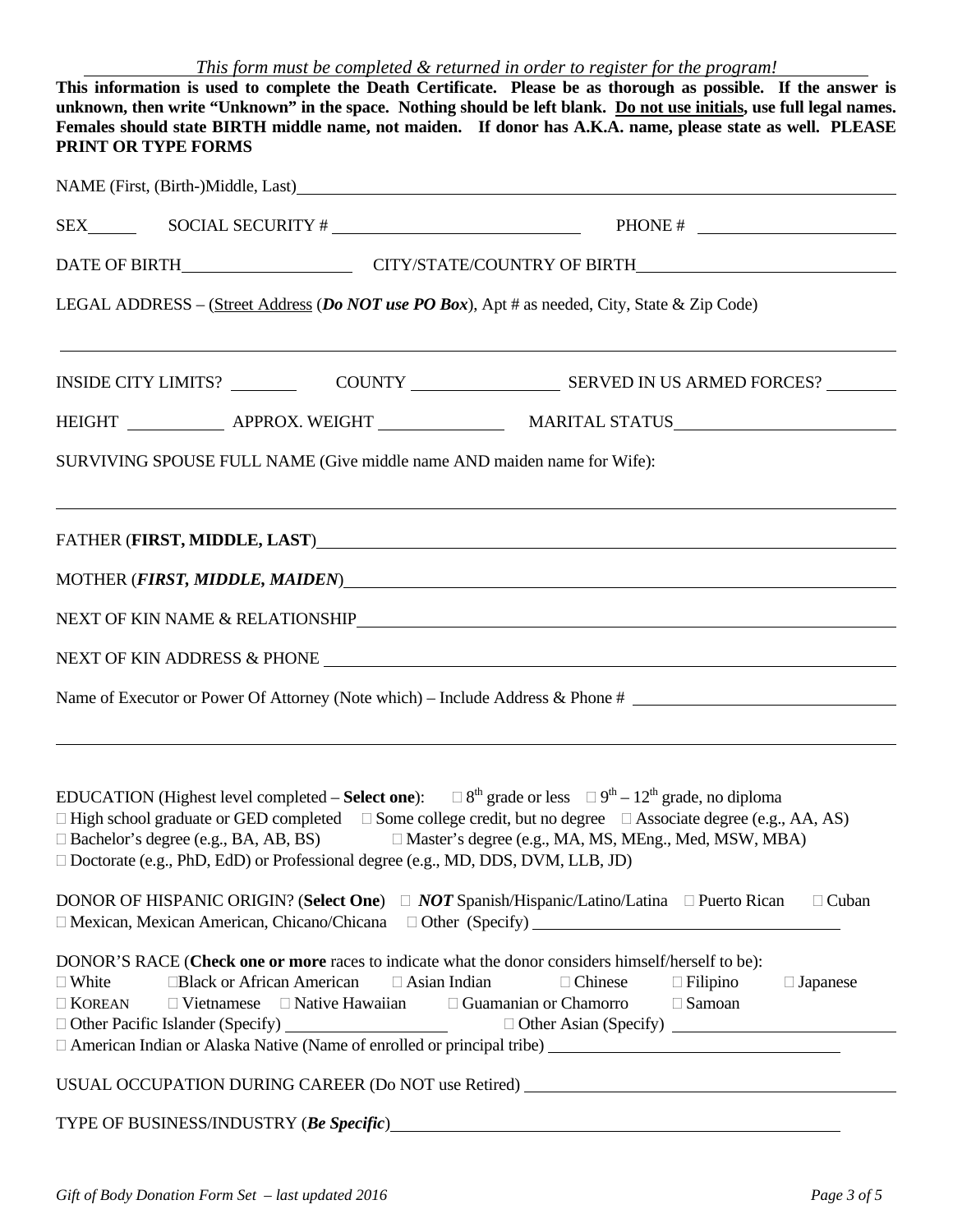#### **USC SCHOOL OF MEDICINE GIFT OF BODY DONATION FORM**

 *This form must be completed & returned in order to register for the program!* 

Pursuant to the provisions of the Uniform Anatomical Gift Act of the State of South Carolina (South Carolina Code

Annotated. 44-43-310 through 44-43-400, 1976, as amended),

I, (print) being of sound mind and over the age of (name of donor)

eighteen (18) years, do hereby, effective at the time of death, give my entire body to the University of South Carolina School

of Medicine Gift of Body Program for the purposes of medical teaching and research. The Department of Cell Biology &

Anatomy reserves the right to use the donation here or at other health-related schools or hospitals.

If you prefer that the donation be used only at U.S.C., please inform us in writing. Cremation and disposition of the remains

will be the responsibility of the School of Medicine.

 **Signing this document acknowledges that you, the donor, have read and understand all of the attached instructions**.

|                                           | Executed this day of       |         |                                            |                |  |
|-------------------------------------------|----------------------------|---------|--------------------------------------------|----------------|--|
|                                           |                            | (month) | (year)                                     |                |  |
|                                           |                            |         |                                            |                |  |
|                                           | (Signature of donor)       |         |                                            |                |  |
|                                           | (Social security number)   |         | (Phone number)                             |                |  |
|                                           | (Complete mailing address) |         |                                            |                |  |
| <b>FIRST WITNESS</b>                      |                            |         | <b>SECOND WITNESS</b>                      |                |  |
| (Print name of first witness)             | (Relationship)             |         | (Print name of second witness)             | (Relationship) |  |
| (First witness address – include phone #) |                            |         | (Second witness address – include phone #) |                |  |
|                                           |                            |         |                                            |                |  |
| (Signature of first witness)              |                            | (Date)  | (Signature of second witness)              | (Date)         |  |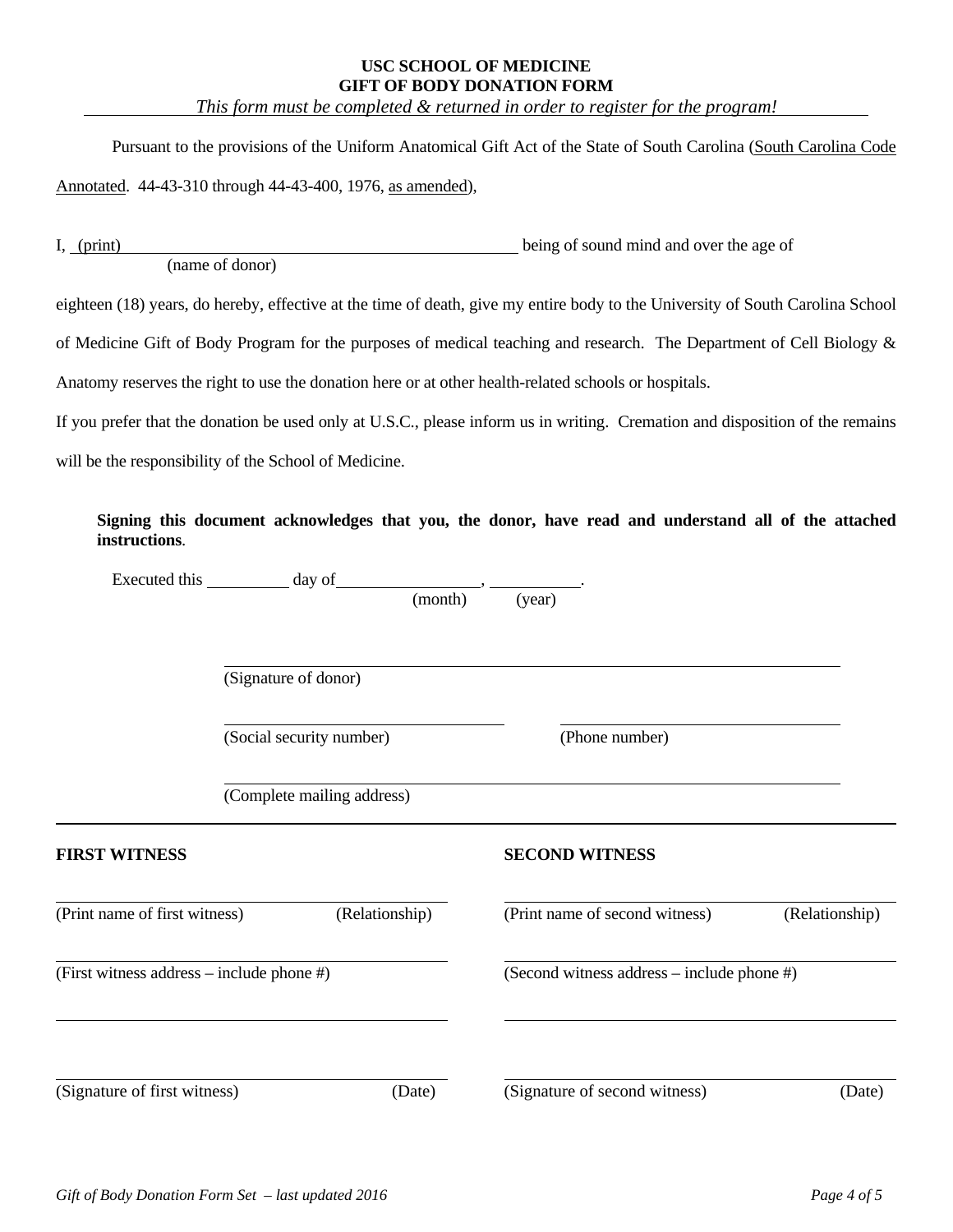#### **USC SCHOOL OF MEDICINE PERMANENT ANATOMICAL DONATION RELEASE FORM**  *DO NOT USE OR COMPLETE THIS FORM IF THE FAMILY WISHES TO HAVE THE ASHES RETURNED!!*

Pursuant to the provisions of the Uniform Anatomical Gift Act of the State of South Carolina (South Carolina Code Annotated. 44-43-310 through 44-43-400, 1976, as amended),

I, (print name) hereby donate my body to the University of South Carolina School of Medicine, Polymer Preservation Program, to be utilized in any manner that is deemed necessary and appropriate [*Initial each statement indicating agreement*].

X I understand that such use may involve demonstration of anatomical structures for educational purposes, within or external to the University of South Carolina.  $X$  I also authorize the release of my medical information and history to the University of South Carolina School of Medicine Gift of Body Program. X I also would like to make it known that the University of South Carolina has permission to permanently keep my body, and I completely understand that my body or my ashes will not be returned to the family upon completion of the study period. X I understand that at such time as study is completed on my body that the cremated remains will be interred at the School of Medicine Memorial Garden.

## **Signing this document acknowledges that you, the donor, have read and understand all of the attached instructions**.

Executed before the below listed witnesses on this day, .

(month) (day) (year)

#### (Signature of donor)  *DO NOT USE OR COMPLETE THIS FORM IF THE FAMILY WISHES TO HAVE THE ASHES RETURNED!!*

| <b>FIRST WITNESS</b>                         |                | <b>SECOND WITNESS</b>                        |                |  |
|----------------------------------------------|----------------|----------------------------------------------|----------------|--|
| (Print name of first witness)                | (Relationship) | (Print name of second witness)               | (Relationship) |  |
| (First witness address – include phone $#$ ) |                | (Second witness address $-$ include phone #) |                |  |
| (Signature of first witness)                 | (Date)         | (Signature of second witness)                | (Date)         |  |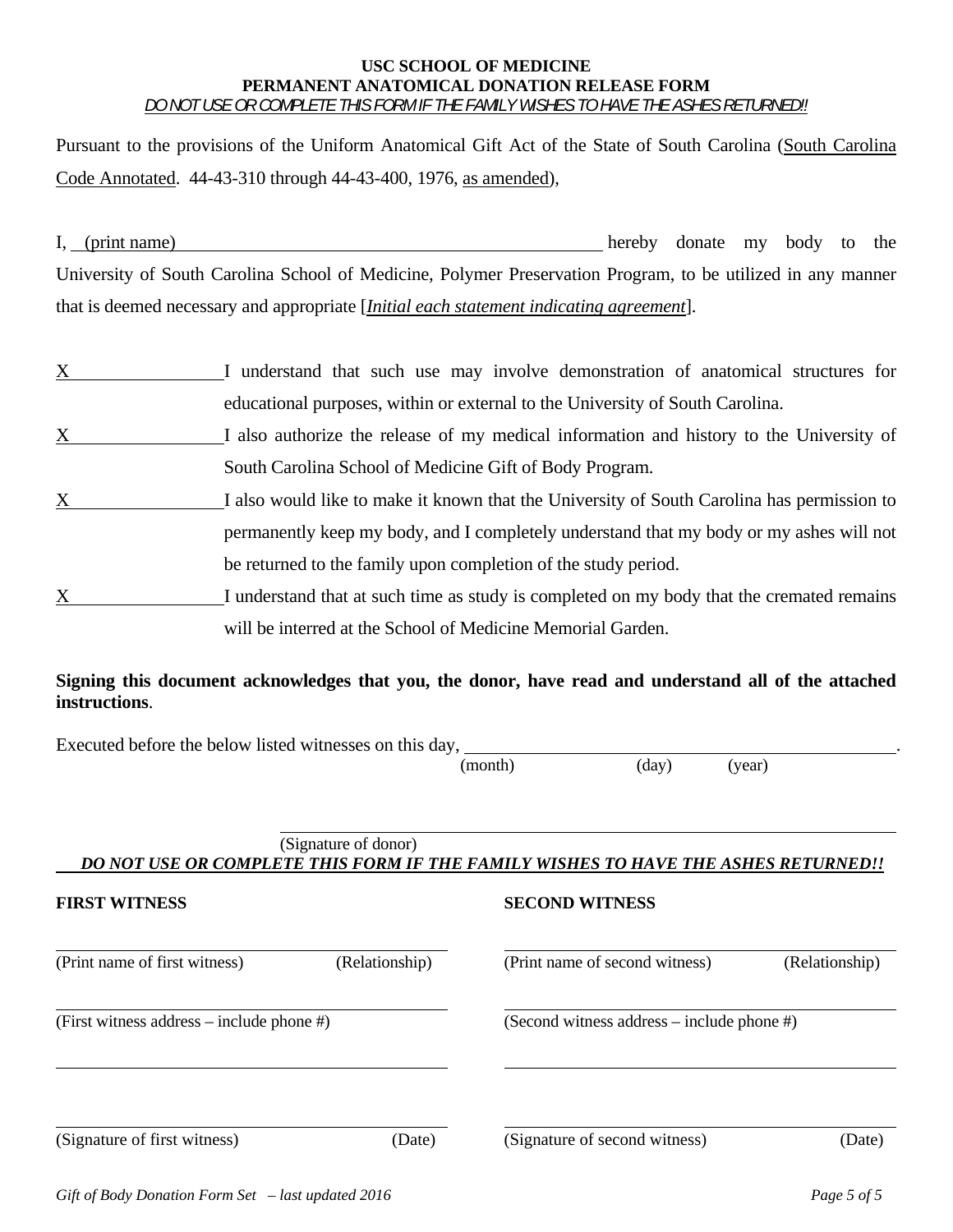## **University of South Carolina School of Medicine**

## **Gift of Body Program FAQ Sheet (Frequently Asked Questions)**

#### **When does my "Intent of Donation" register with your program? It is immediately upon receipt?**

There is a seven day waiting period from the date that the forms are received in our offices containing original signatures, until the initial acceptance of the donation intent is considered complete. This allows for all paperwork to be processed, our databases to be updated and for you to receive your letter of acceptance in the mail.

#### **OK, I got my acceptance letter and my donor card in the mail. So now what happens?**

Following the death of a Gift of Body Donor, the Next-of-Kin, legal representative, or medical personnel should contact the program at (803) 216-3888. Once the family is ready for us to pick up the body, the University will make arrangements for transportation of the body to the School of Medicine.

\*\* If a donor dies at home, the first call should be to the Coroners Office for the county of death. Once the Coroners office has been called, and the body released, the Gift of Body Program may be called. *Coroner's office should fax the Burial/Transit Permit to the program at (803) 216-3848.* 

#### **What happens if I die on the weekend or after office hours?**

The Next-of-Kin, legal representative or medical personnel should contact the program at (803) 216-3888. If the office is closed, the answering machine will relay instructions on what procedure to follow.

#### **What happens if I die on vacation or while out of the country?**

If a donor passes away outside of the state of South Carolina, we make every effort (with the family's permission) to have the body donated to a local program. If the family specifically wants the donor returned for acceptance at the University of South Carolina School of Medicine, then the family is responsible for all transportation fees.

If a donor passes away while overseas, we suggest that the family do a direct cremation and cancel the intent of donation. Cost and time factors involved with transporting a body back to the states adds an excessive amount of stress during an already stressful time for the family. We ask, however, that in this situation that the family inform us of this decision so that we may close out our file for the donor.

#### **What about my personal effects? How does my family get those back?**

Any jewelry, eyeglasses or other personal effects should be claimed by the family, or healthcare worker prior to transport to the University.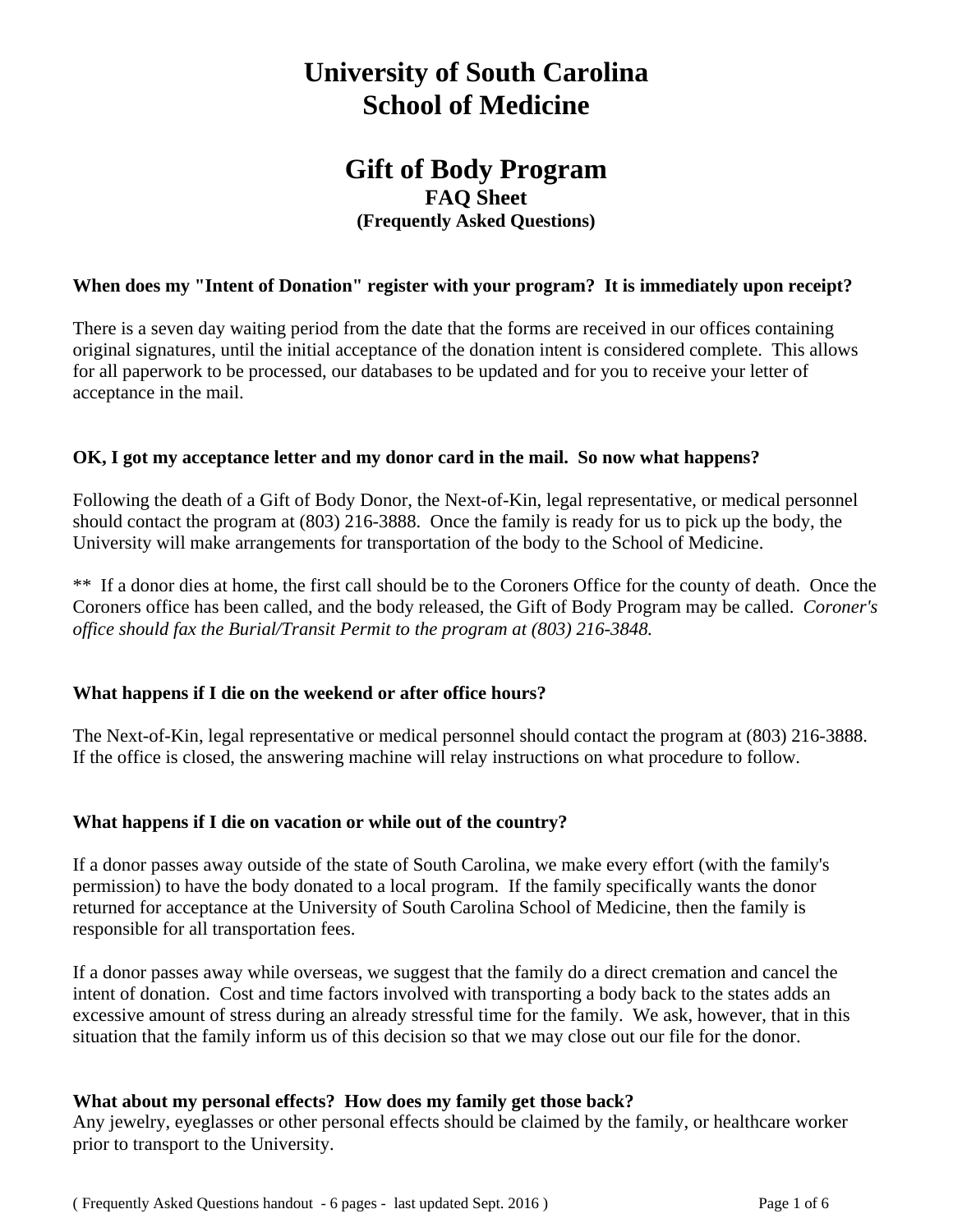## **What if I spend part of each year in another state? Can I still be a donor?**

Yes. Our suggestion is to arrange donation intent in both states where you spend your time. Then, the process would already be in place for donation upon death in either state. However, please inform the alternate program of the donor's passing so that they can close the donor file.

## **Will there be any charge to my family?**

No. There are no charges from the University of South Carolina School of Medicine unless the family decides to go outside of Gift of Body standard protocol. If so, any charges incurred will go directly to the family. Any deviation from standard protocol must be discussed with program personnel before final acceptance.

#### **Do we need to contact a funeral home?**

No. The School of Medicine acts as the funeral home for our donor and will work with the family to get the death certificates filed and obituary notices placed. Should the family wish to do a memorial service for the donor, they may enlist the assistance of a traditional funeral home, but it is not required. If a family does wish to engage a funeral home, please have the funeral home personnel contact the program to familiarize themselves with Gift of Body protocol. Any deviation from our standard protocol may cause the donation to be declined (further explanation follows).

#### **What immediate financial charges can my family expect following my death?**

Transport: There is no charge to the family unless the family has a funeral home (or other agency) move the body - if that is the case, the family directly incurs any charges from the funeral home as this action would be outside of the program protocol.

\*\* The only exception to the standard (no-cost) transport protocol is for current donors who have moved out of South Carolina to a neighboring state, and did not wish to transfer to a local donor program; In this instance then, for final acceptance, the family must agree to pay cost of mileage for the transport outside of the state. This out-of-state-mileage fee must accompany the donor body and be paid to USC School of Medicine.

Obituary notices: The Gift of Body program will work with the family to have notices placed at newspapers specified by the family. Family will give information for the obituary notice directly to the selected newspaper(s), and will be directly responsible for any fees incurred.

Death certificates: There is a small fee from the county of death for Certified Death Certificates. These will be needed for Insurance, Banking Institutions, Probate and Social Security, etc... This fee is payable directly to the county in which the donor died.

Memorial service: Any private ceremony arrangements remain the responsibility of the family.

\*\* The Gift of Body program, medical students and professors sponsor a memorial service once a year for all donors who passed away during that year. Family and friends are invited to join us at this yearly service, which is usually held late March or early April.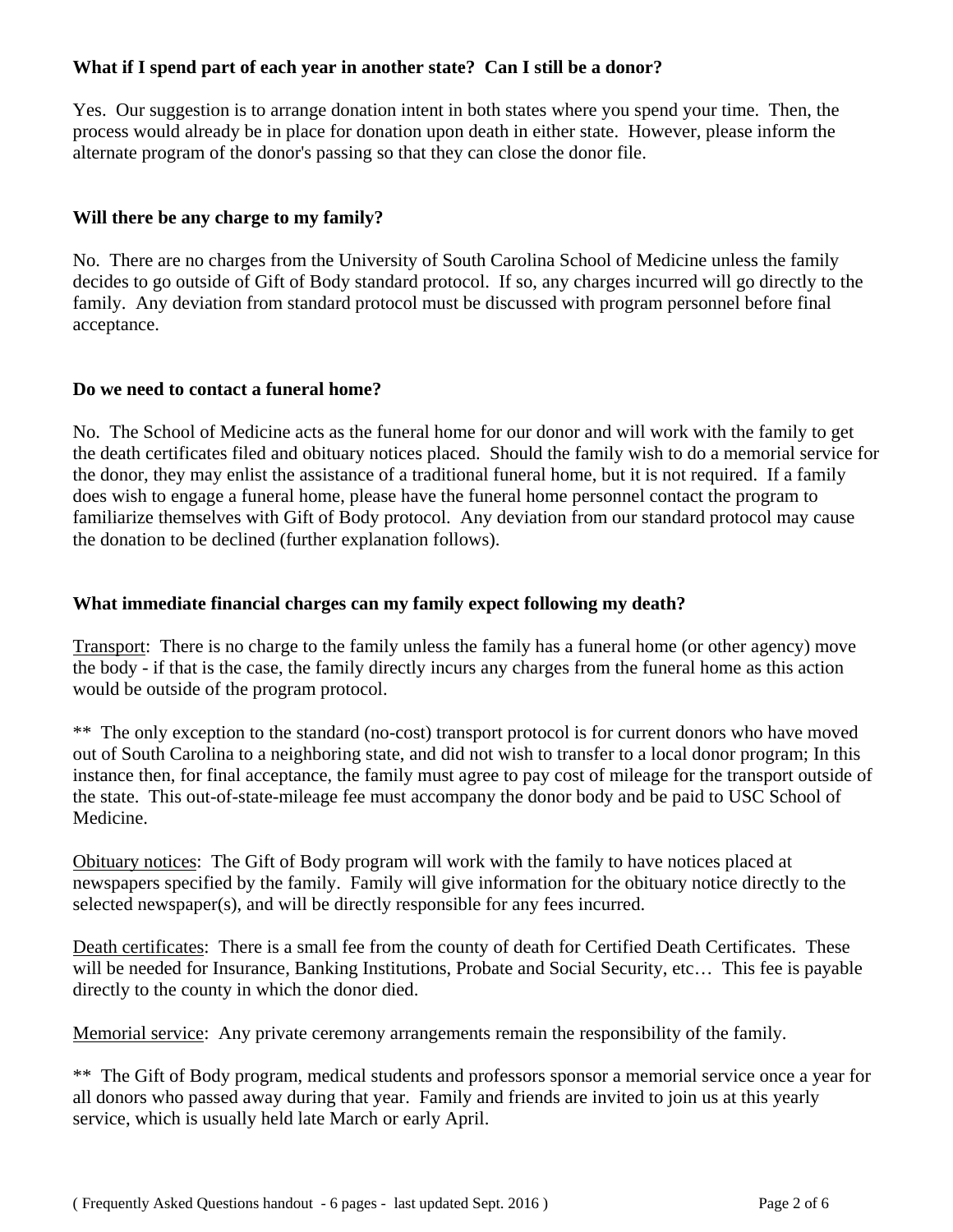## **Is a funeral ceremony allowed before donation of my body?**

Yes, as long as the body is kept cool and transported within 48 hours of expiration. Preferably, the family will hold a memorial service without the body present (as the body begins to break down immediately after death). Any delay in transport of the body must be discussed with program personnel.

## **Can my family hold a viewing, or visit to say goodbye once my body has been transferred to USC?**

No. The University of South Carolina School of Medicine does not have the facilities for any type of viewing. If there are family members at a distance who wish to say a final farewell, we can delay transport for a particular period of time. However, these arrangements need to be discussed with program personnel as soon as possible. Once the body is transported to the School of Medicine, there will be no viewing or visitation allowed.

## **Is there any chance that the University will not accept my body when I die?**

Unfortunately yes. Certain conditions, if present, will preclude acceptance into the Gift of Body program, to include but not limited to:

- No prior arrangement of filing of completed paperwork with the program
- Family (or Coroner) requested autopsy, or Family objection or refusal
- More than 72 hours post-mortem (even if stored in cold room/morgue storage)
- Any embalming procedures begun or performed by personnel other than that of the program
- Sepsis or open wounds (minor bedsores excepted)
- Contagious diseases: HIV, VRE, Hepatitis C or B (at any time), any current Hepatitis, Tuberculosis, etc.
- Dementia from Creutzfeldt-Jakob (early onset/rapid death) form of Alzheimer's
- Any potential infection which could present a hazard to faculty, staff or students during study
- Post-mortem donated body parts other than eyes to other programs
- Any trauma to the body (i.e., accident, suicide, etc.)
- Any recent (72 hour) Radiation, Isotope tracing, Radioactive angiogram or Radioactive iodine
- Any Radioactive implant for Cancer treatment
- Medical Obesity (BMI of 35 or above) or Emaciation (BMI of 17 or below)
- More than one limb amputation

## **What is my family supposed to do if my body is refused? Isn't this a contract for the school to accept my body when I die?**

The University of South Carolina School of Medicine is not a mortuary. The program is for "Intent of Whole Body Donation", and as the focus of the donations is to teach Human Anatomy for medical students, the donations need to meet the needs of the school. The percentage of refusals is minimal, but the refusal list and policy is taken very seriously. There are specific reasons for each item on the refusal list. Families should be prepared to make other arrangements should any of the above conditions be present at the time of the donor's passing.

## **What will my body be used for?**

The major purpose for the Gift of Body program at the University of South Carolina School of Medicine is for training of the first year medical students in the subjects of Gross Anatomy and Medical Embryology.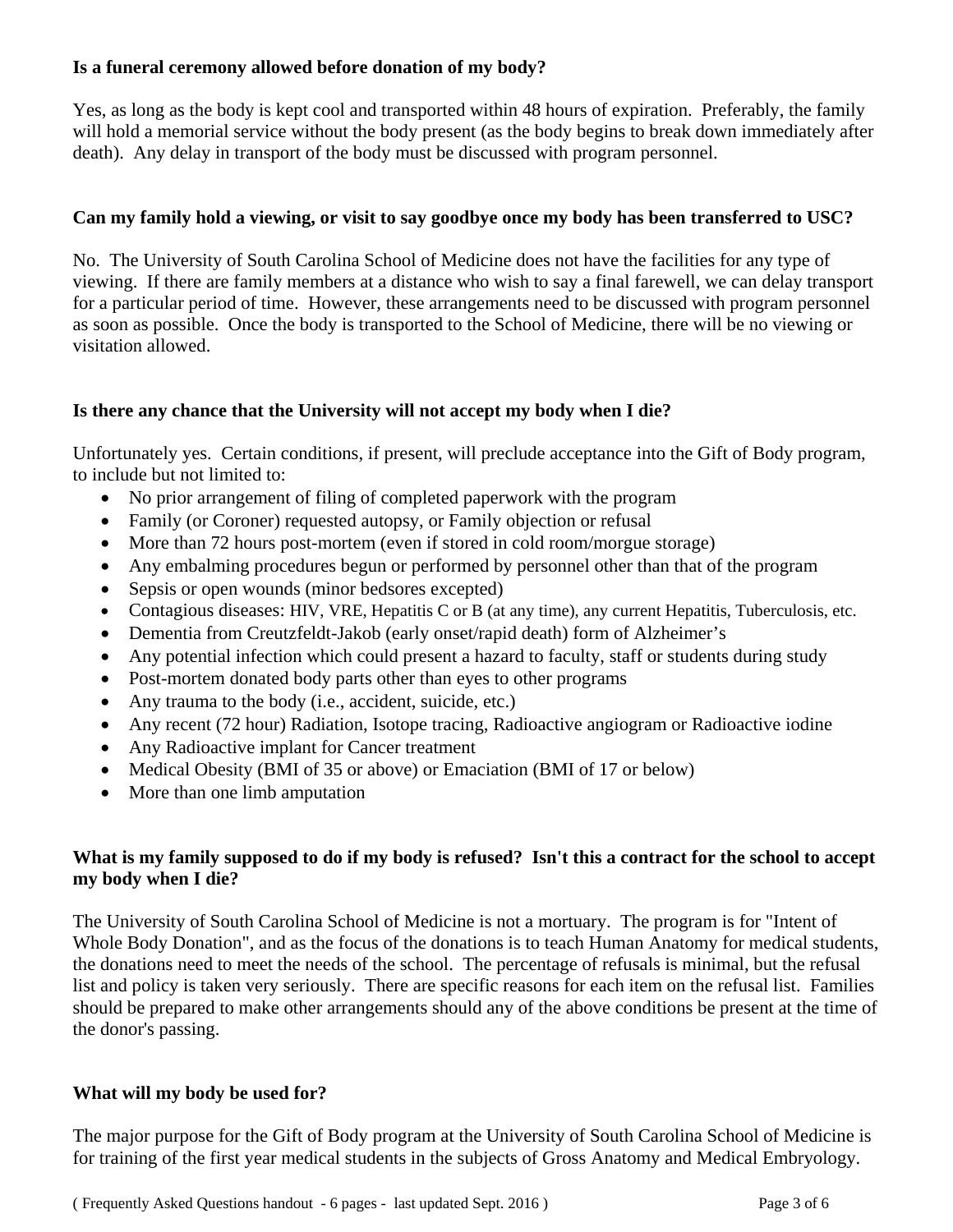#### **What about organ donation? Can I donate my organs for transplant?**

The only type of post-mortem (after death) donation allowed in conjunction with the Gift of Body program is that of eye donation. If the donor wishes to follow this intent, those arrangements must be made in advance with a local hospital or clinic for the harvesting of eyes once death has occurred. These arrangements, and any costs incurred, are the responsibility of the donor and/or the donors family. These procedures must be completed prior to transport to the School of Medicine as we do not have the facilities or staff to perform this procedure.

#### **Will my family get a report about what caused my death?**

No. An autopsy would be required in order to provide a report concerning specifics beyond those listed on the Death Certificate. Requirement of an autopsy would preclude acceptance to the program. And although the program is used for the teaching of Gross Anatomy (whole body study), the students are not at a level at which they would be able to provide any kind of a report to the family.

#### **Can my body be used for research in order to cure a particular disease/disorder?**

Unfortunately no. Our program is specifically geared toward teaching. And although there are many individuals who wish to donate their bodies to science with the specific purpose of helping to cure a particular disease or disorder, there are few programs for research that use post-mortem tissues. The majority of those research programs follow participants in a study through the progression of their disease.

## **How long will the University hold my body for study after I die?**

Generally, the "study period" is from one to four years depending on study assignment. At the end of the study period, each donor's body will be cremated and returned to the Gift of Body program offices for arrangement of final disposition.

#### **What happens to my body once the study period is complete?**

Upon completion of the study period, each cadaver will receive a cremation at the expense of the School of Medicine. The Cremains (cremated remains) will be interred at the school's expense at the Gift of Body Donor Memorial Garden, which is located on the School of Medicine grounds. The interment site is marked with a suitable plaque and a memorial book honoring the donors.

#### **Can my family get my ashes back?**

By request, cremains of Gift of Body Program donors may be returned to family for private disposition via personal release or USPS mailing (Donor family is responsible for any postage fees). The school must be notified in writing, including contact persons' name, address and phone number. In order to assure return of cremains, the family must make their request within two months of the date of death. Late notifications are *not* guaranteed. After cremation and interment, the cremains cannot be removed and returned to the family. Donors who sign up for the Permanent Donation Program (see Polymer Preservation Program information) will not have the option of having cremains returned to the family.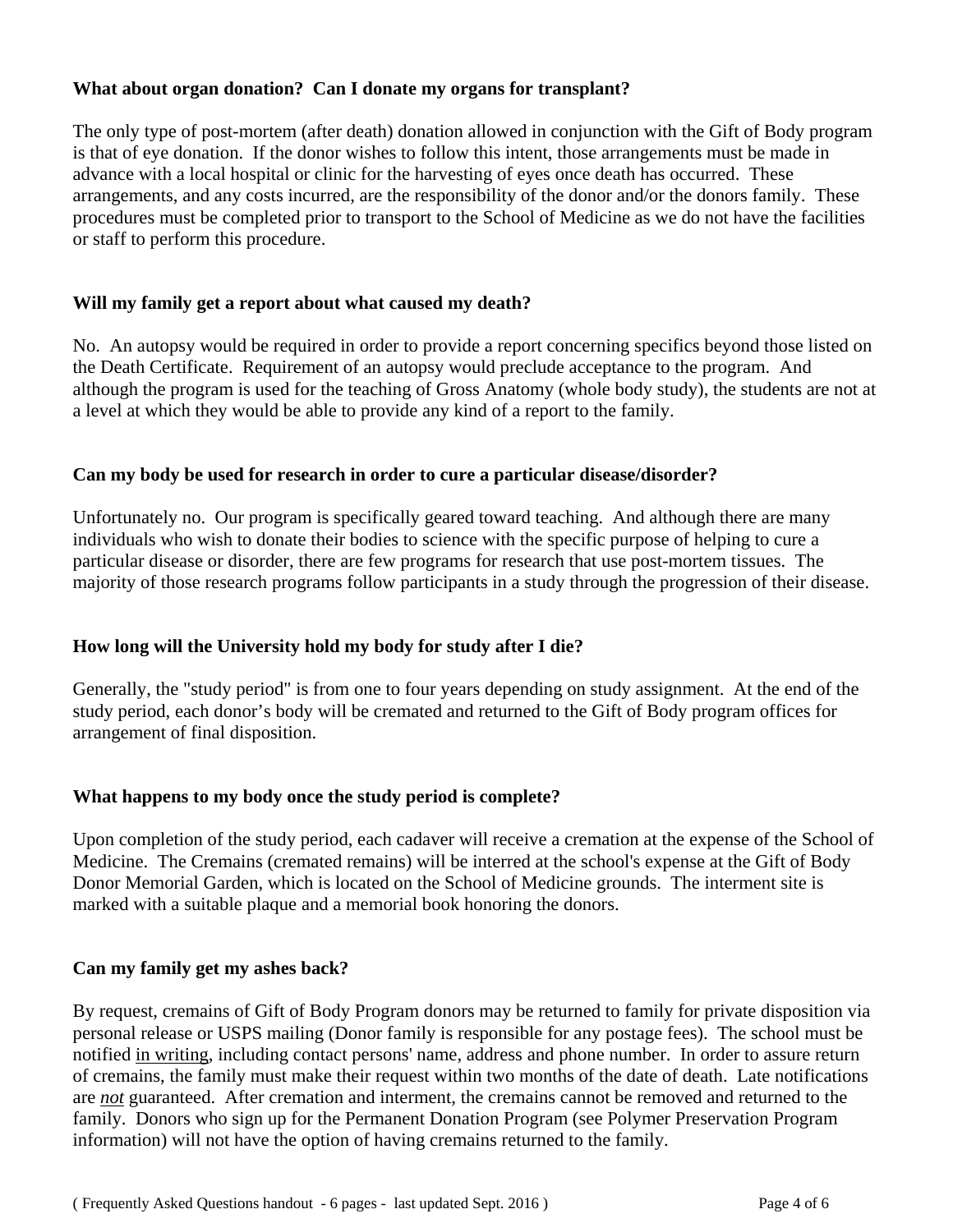## **Can my ashes be buried/scattered/entombed at a particular location?**

Yes. Your family or Next-of-Kin representative has various choices for final disposition of your cremains (ashes). As long as the program has been notified that the cremains are to be returned, we will make every effort to get them back to the family. However, it is the responsibility of the family or Next-of-Kin representative to make arrangements for the final disposition. Once the cremains are available for return, we will contact the individual listed as contact person for the donor. It is at that time that we will make the final arrangements for return.

\*\* For donors with non-responsive Next-of-Kin representatives concerning return of donor cremains, the cremains will be held in our offices for 12 months, and then interred in the memorial garden. It is the responsibility of the contact persons to notify the program of any change of address.

## **Can my family change my donation intent against my will?**

Technically, no. The form that you signed donating your body to science following your death is a legal document stating your intent. However, we do strongly suggest that each donor discuss their wishes with the family. We have found that the strongest protest from families comes when the donation is a surprise. As this can be a somewhat sensitive issue, it is understandable that a donor may be hesitant to discuss this decision with family. However, we ask that donors keep two facts in mind:

- 1) If the family does not inform the program about the death of a donor, intent becomes a moot point. Donation can only occur if the program is informed of the donors' passing.
- 2) The University will not force a donation against the expressed protests of the family.

Be kind and give your family the chance to understand your feelings about this issue, so that they can come to terms with your decision to donate.

## **What if my family and I are estranged, or I want to donate no matter what they say?**

In all cases, it is a good idea to name one particular person as the executor of your will. The executor should be someone whom you trust to carry out your instructions for the disposition of your body and your estate. We still suggest that all donors discuss their intent of donation with their family whether an executor is named or not. The legal issue of who "owns" your body after your death has never been adequately explored or determined by the legal system in our state. For your own peace of mind, it is best to have settled this issue before you pass away, rather than leave family members to argue over it once you are gone.

## **Where does my body go? Is this program and the group in Charleston the same thing? Are they the same as the program I signed up for back in another state when I lived there? Is the card I got at the health fair good at any of these programs?**

Donors signed with USC School of Medicine Gift of Body Program will be delivered to the VA Campus of USC on Garners Ferry Road in Columbia, SC. There is also a donor program located in Charleston at the Medical University of South Carolina (MUSC), but these programs are not connected. Each program is run independently and according to the particular needs of that school; therefore the policies and protocol for each program is set by the institution that sponsors that program. Do not assume that what is standard for one program is standard for another. Across the country, each donation program will have its own set of qualifications for acceptance, as well as their own procedures. There is no unified or universal program of body donation. And although someone may have signed up for and gotten a donor card at a local health fair, this does NOT mean that they have enrolled with any particular program. The card merely signifies intent. It does not mean acceptance.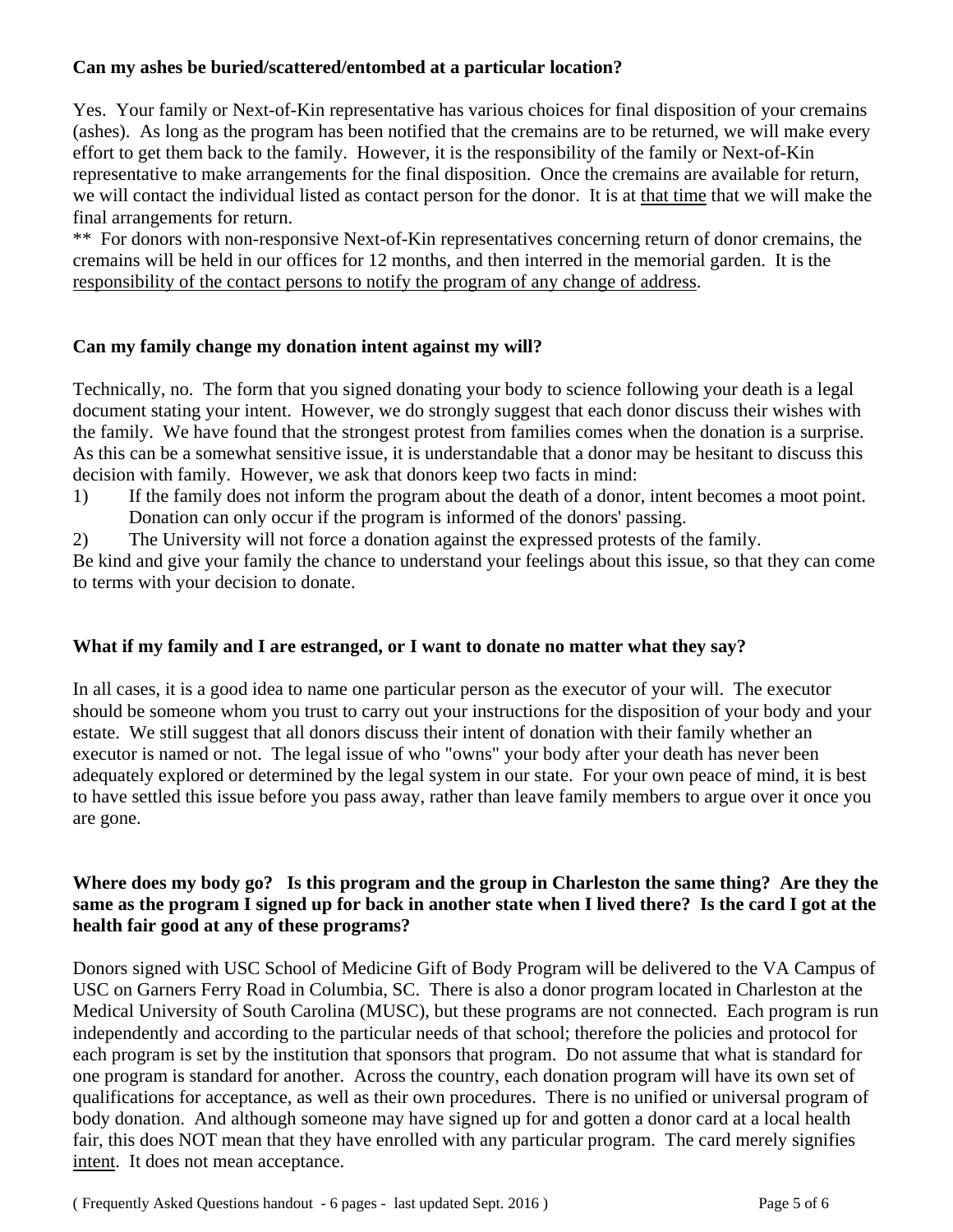#### **Which program should I sign up for? Columbia or Charleston? Are there any other programs in, or around South Carolina?**

At this point in time, South Carolina has only the two programs for whole body donation, Columbia and Charleston. The Columbia program is open for acceptance from the entire state, but a donor who lives closer to Charleston may wish to look at the program there. Keep in mind though, that each program will have it's own criteria for acceptance. There are several programs in North Carolina and Georgia, but again, each will have it's own criteria for acceptance. However, most programs tend to stay with instate donations only, as laws and required paperwork will vary from state to state.

#### **What if my friend wants to donate when he/she dies? What about the family friends who wish to donate their stillborn child, or the grandparent when he/she passes away?**

Anyone wishing to file an intent of donation can contact the program for the informational packet, which also contains the forms needed to file. The forms do need to be witnessed, but a notary is not required. The program is restricted to acceptance for individuals 18 years and older only. Individuals can only donate themselves. If an intended donor is of frail health, someone can fill out the forms for the donor, but the donor must sign the official forms themselves. Forms with original donor signatures must be submitted to the program, a copied signature, or a faxed copy will NOT suffice.

#### **Is there no exception?**

The only exception is for those individuals who have openly expressed the intention to donate, but whose health has severely declined, or their disease has progressed to the point that they are no longer able to sign the forms. If there has been a legal Power-of-Attorney (P.O.A.) appointed for the individual, that person may sign as the P.O.A. for the individual, but a copy of the P.O.A. document must be filed with the donation application. This must be filed before the death of a donor as P.O.A. ceases at death. Again, these arrangements are best done in advance, rather than risk leaving it to the last minute. The seven day waiting period would be in effect for P.O.A. donations as well.

The other exception is for veterans who pass away at the Dorn VA Medical Center in Columbia, SC. We can accept Next-of-Kin donations from the Dorn VA Medical Center **ONLY**. No exceptions to this.

## **I had heard that you could get paid or reimbursed for donating your body? Or that my spouse could claim something on their taxes for donation?**

There are lots of rumors or "urban legends" concerning body donation. Please feel free to ask for the facts if you are unsure. Please do not assume that what someone tells you they heard, is true. There is no reimbursement, or exchange of monies for someone donating their body. It is illegal to "sell" or "buy" a body, but this is a rumor that stubbornly persists - It is not true. And since it is illegal to "sell" or "buy" a body, it is also not possible to set a "price" on a loved ones body for the purposes of claiming the donation for tax purposes.

## **What if I think of another question?**

Any additional questions or concerns can be addressed to the program coordinator at (803) 216-3888. She will be happy to answer your concerns.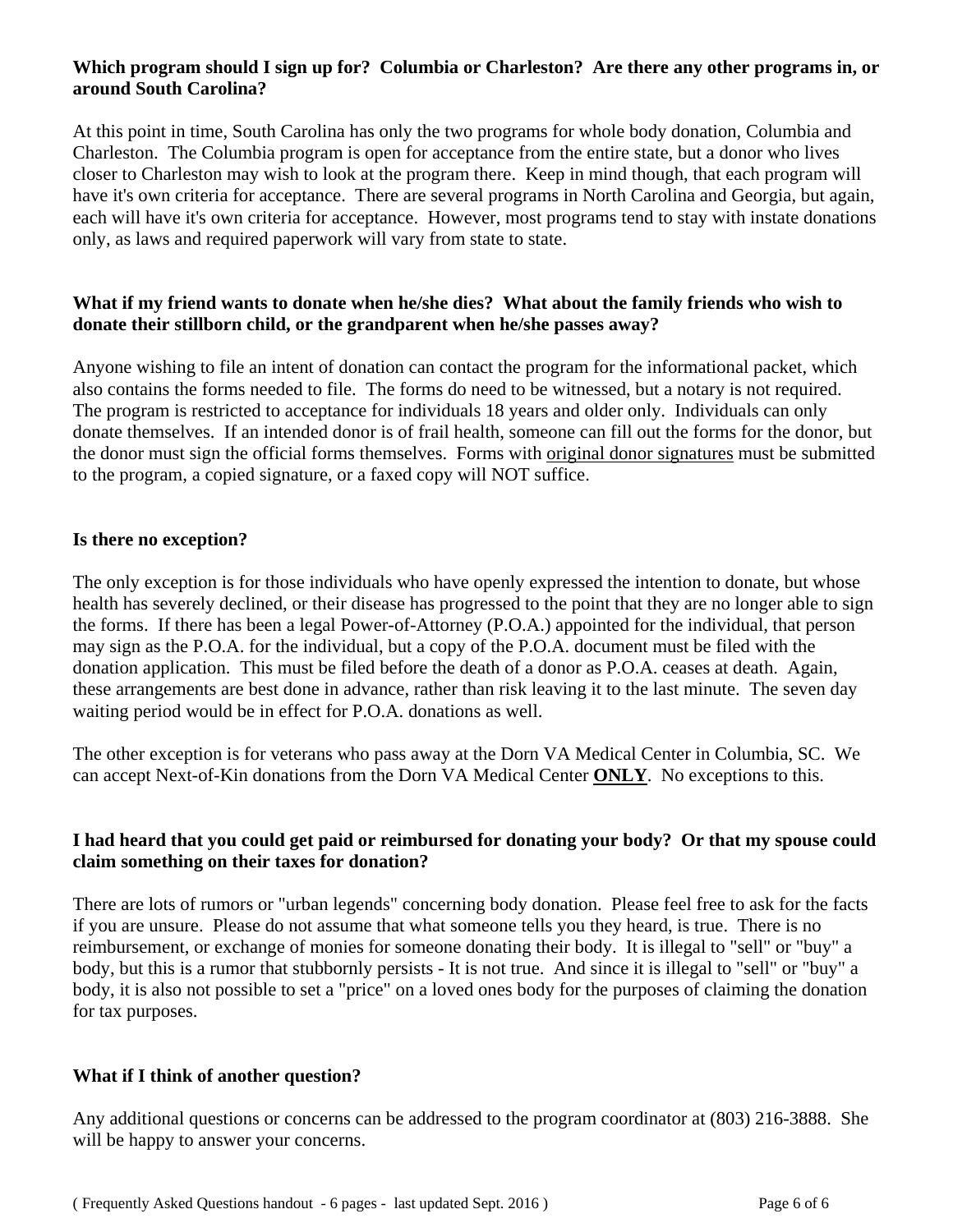# **University of South Carolina School of Medicine Anatomical Programs**

Gift of Body Donation Program Polymer Preservation Program

Dear Friends,

We would like to introduce you to an exciting educational resource at the University of South Carolina School of Medicine, the Polymer Preservation Program. This program serves to enrich and further enhance medical education of our future physicians and works in conjunction with our current Gift of Body Program, enabling us to go beyond current limitations and utilize donor gifts to their fullest educational levels.

The mission of the Polymer Preservation Program is to offer Gift of Body donors the option of enhancing the value of their contribution to medical science by choosing to have their anatomical gift permanently preserved with a state-of-the-art Polymer Preservation process. In fulfillment of this mission, we strive at all times to achieve the highest ethical standards, while respecting the value and sensitivity of the use of our donor's final contribution. This process involves expert specimen dissection by professional anatomy instructors, followed by a special chemical process replacing cellular fluids with a special polymer preserving the specimen, creating a permanent teaching resource that lasts for many years.

Traditional teaching of Anatomy at USC School of Medicine directs first year medical student through dissection over the course of a semester. It is through this "hands on" process they form the all important, initial medical education that will be the basis for all future study. The students are assigned to embalmed cadavers, who have specifically donated their bodies to the Gift of Body program. At the end of the semester, each cadaver is cremated and the ashes either interred in the Donor Memorial Garden on the grounds of the School of Medicine, or returned to the family for final disposition.

Due to the nature of the course, each cadaver can only be utilized for teaching for a semester. If a cadaver should present an interesting medical condition or have a rare operating technique, it can be used as an additional teaching resource, but again this opportunity can only be utilized for a semester. A cadaver processed through the Polymer Preservation Program could be used as a teaching tool for medical students for decades. As the cost of educating medical students continues to rise, these permanent specimens can enhance a teaching program many times over.

We are excited about the resource potential this new program provides to our future physicians through the creation of educational specimens. We hope you will share our excitement and choose to join us in this new endeavor by selecting to enhance your anatomical donation through participation in the Polymer Preservation Program. Attached you will find more information about the program in the form of "Frequently Asked Questions". Remember to complete form page on 5 if you wish to participate with this exciting new program. Should you not wish to participate in this optional program, you may simply place a large "X" through the form on page 5.

As always, thank you for your continued interest in the Gift of Body Program here at the University of South Carolina School of Medicine. If you should have any questions or concerns, please do not hesitate to contact the Anatomical Programs office at (803) 216-3888.

Respectfully,

l

Erika Blanck, DPT, ATC Program Director Polymer Preservation Program Gift of Body Donation Program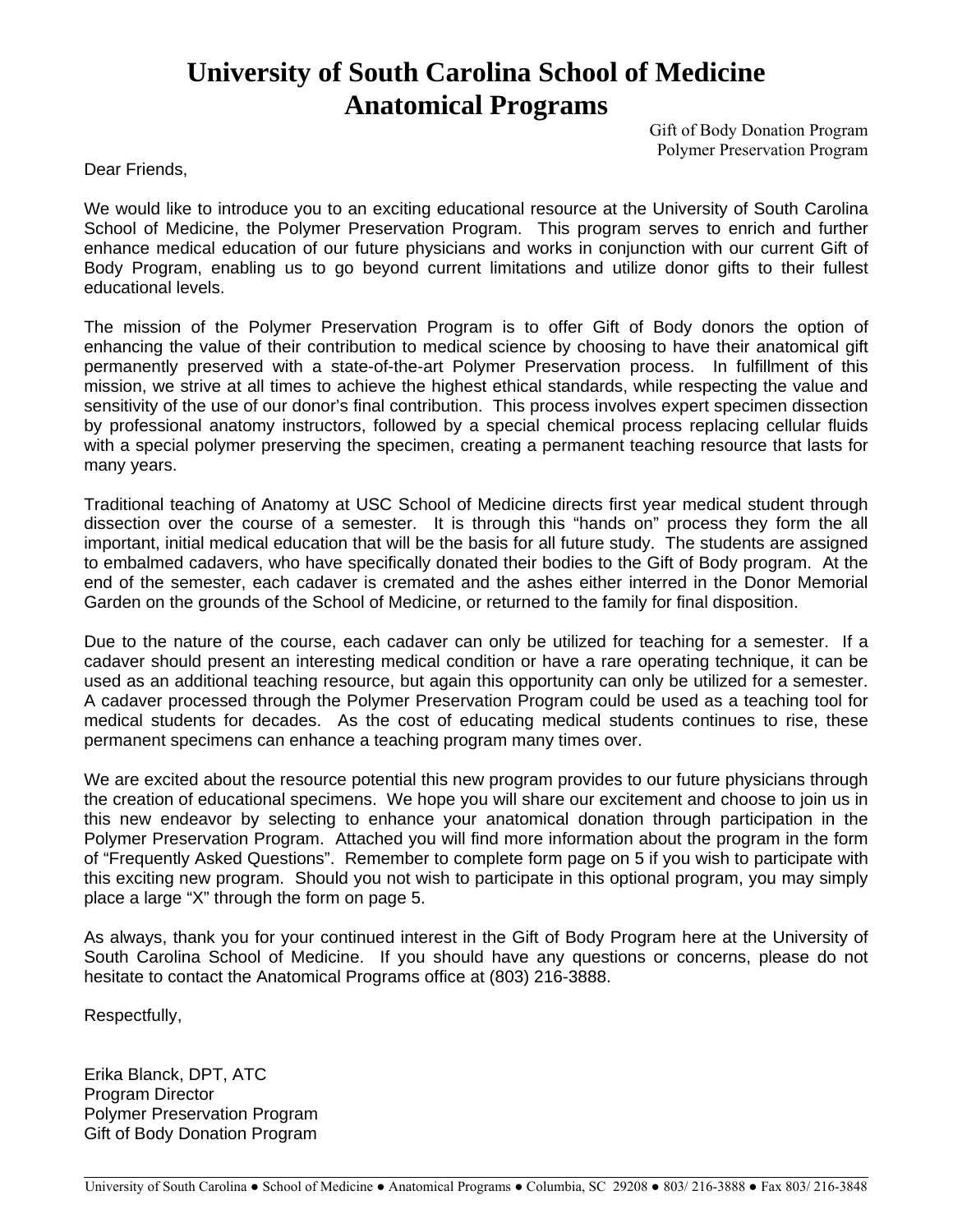## **University of South Carolina School of Medicine**

## **Polymer Preservation Program**

(Permanent Donation)

# **FAQ Sheet**

**(Frequently Asked Questions)** 

#### **What is the main difference between the Polymer Preservation Program (PP) and the Gift of Body Program (GOB)?**

Those who have donated to the GOB Program have the option of having their cremated remains (cremains) returned to the family at the end of the study period, which lasts anywhere from one to four years. Those who have selected the option for PP would not have the option for return of cremains to the family as this is a permanent donation.

#### **Can someone be a donor to the PP program but not the GOB program?**

Generally all donors would be processed through the Gift of Body donation program, and the policies that affect the GOB would also be in place for the PP program. However, in a few instances, it may be possible for someone to not be eligible for the GOB but acceptable as a donor to the PP. This would be determined on a case by case basis. Generally this comes into play for donors who may have open wounds (surgery or bedsores) or trauma to the body. The donation would not be suitable as a teaching cadaver, but might be suitable for specimen education.

## **What will my body be used for?**

The specific purpose for the Polymer Preservation Program at the University of South Carolina School of Medicine is for the creation of high quality, finely detailed specimens for the teaching of Human Anatomy.

## **How long will the University hold my body for study after I die?**

With the Gift of Body program, the "study period" is from one to four years. However, with the Polymer Preservation Program, the donation is a "permanent gift" to the School of Medicine and as such, would not be returned. Should for some reason, the specimen become unsuitable for use in teaching, it would be cremated and interred at the Donor Memorial Garden.

#### **What if I don't want to enroll in the Permanent Donation Program, or my family wants the ashes returned to them?**

Enrollment in the PP program is not required. It is merely an option and an opportunity to enhance the value of your anatomical donation to our future physicians.

## **What if I think of another question?**

Any additional questions or concerns can be addressed to the program administrator Lisa Buchanan at (803) 216-3888. She will be happy to answer your concerns.